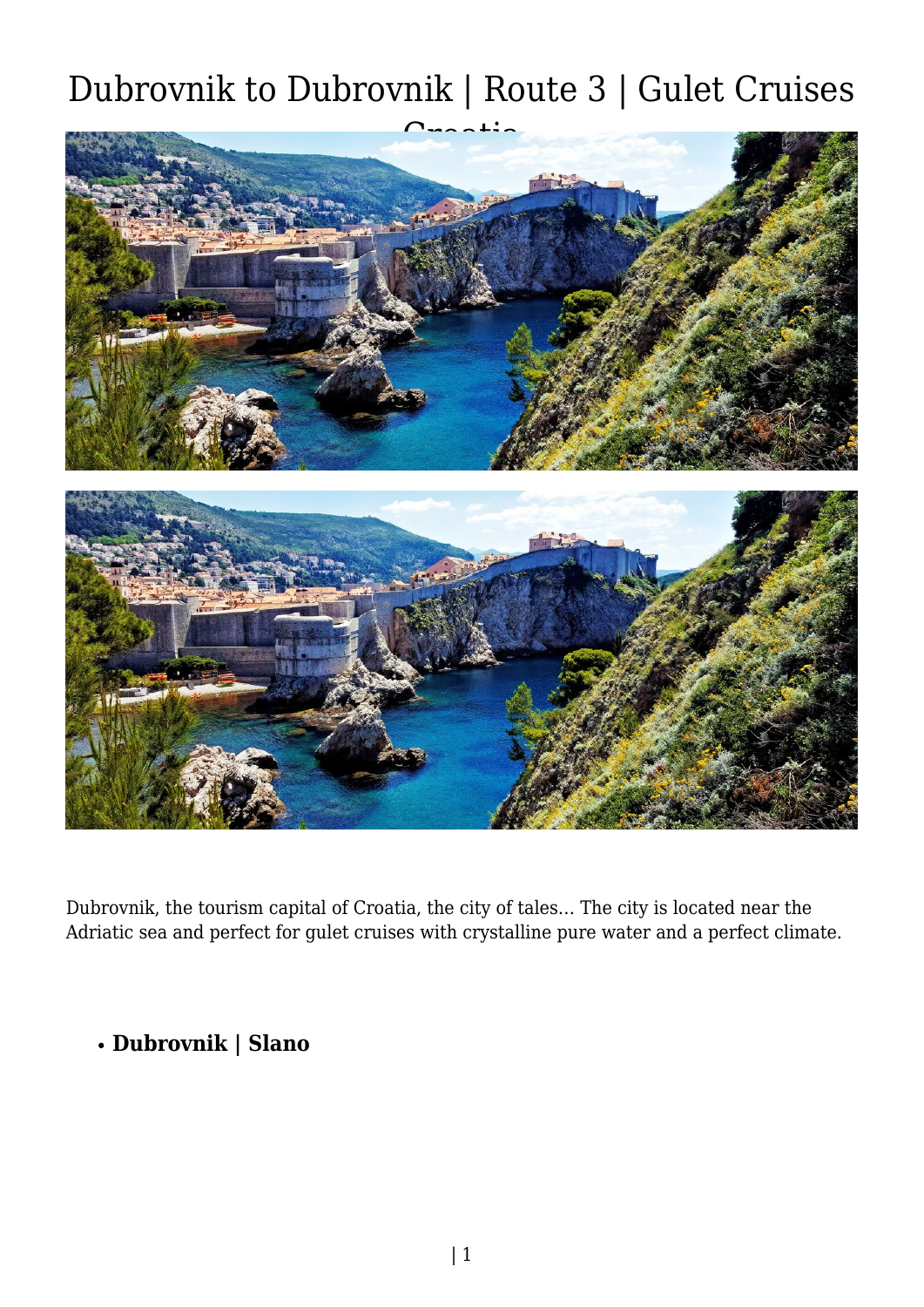

Slano is a small town not far from Dubrovnik, situated in a cove known as a seamen's shelter from ancient times. Its surrounding area has several archaeological sites dating back to the Classical Age, as well as churches and monasteries from the 14th century onward.

The cove of Slano is a spacious one, 2000m indented and 1300m wide, with a depth at its entrance of 43m. It is well protected from all winds, except the bar.

#### $\bullet$  Day 2

### **Slano | Saplunara**



Saplunara is a beautiful sandy cove situated on the southeastern coast of Mljet, offering private accommodations and serene sandy beaches around the cove. It is at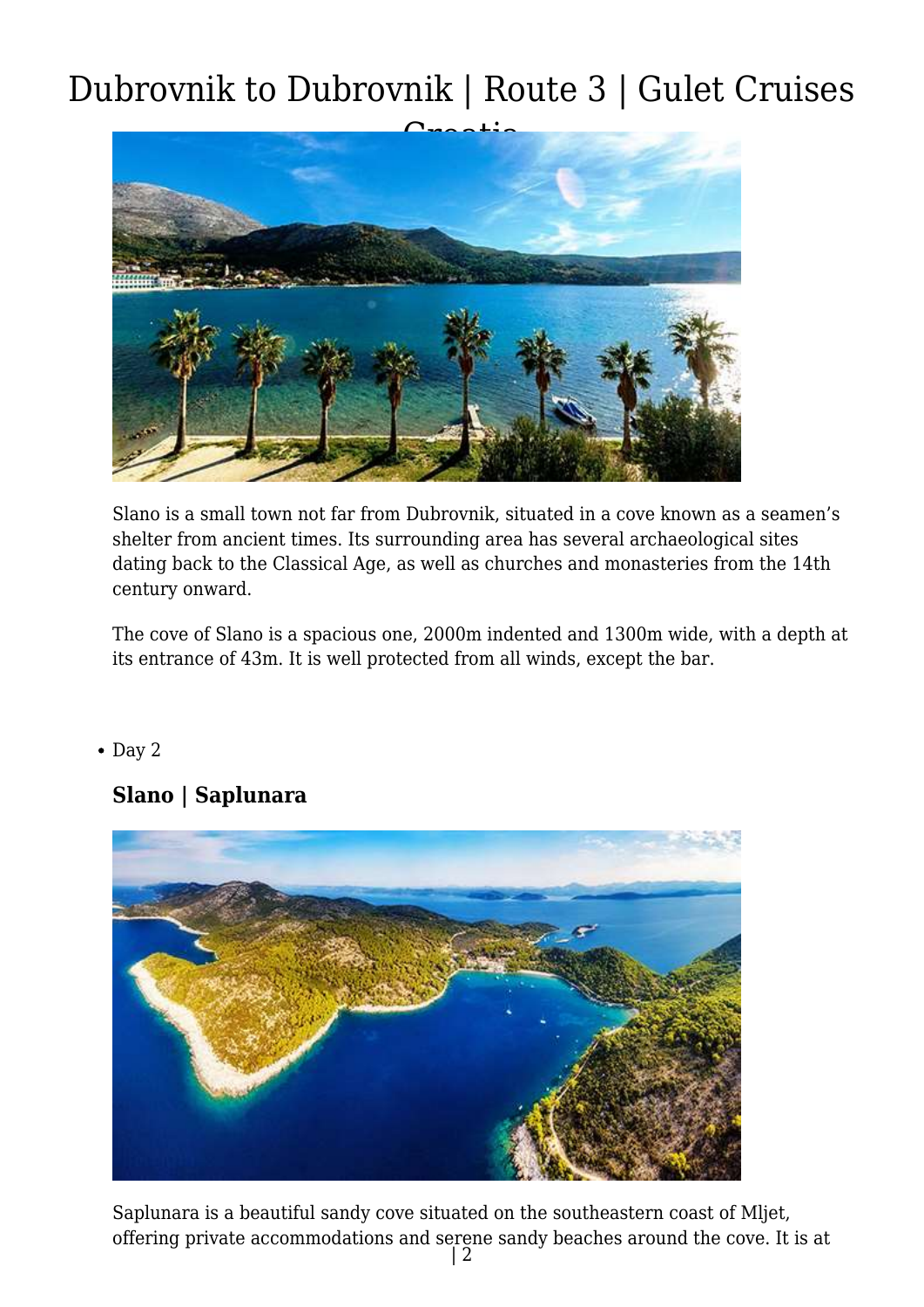some places very shallow, only all $\mathcal{C}$  .  $\mathcal{C}$  .  $\mathcal{C}$  . This well protected some places very shallow, only all  $\mathcal{C}$  . from all winds except southwestern ones.

• Day 3

### **Saplunara | Pomena** *(Lastovo)*



Pomena is a small port village settled in the heart of the National park of Mljet. Being very close to Dubrovnik, and connected to it by regular boat line, Pomena is a unique tourist destination in its being a part of a pristine natural and historic environment; while at the same time retaining the advantages of the proximity to a large city center such as Dubrovnik.

Various accommodation and recreation possibilities are offered in Pomena, and the island of Mljet itself being a National park, it is not to be overlooked when traveling through the Adriatic.

 $\bullet$  Day 4

### **Pomena | Zaklopatica**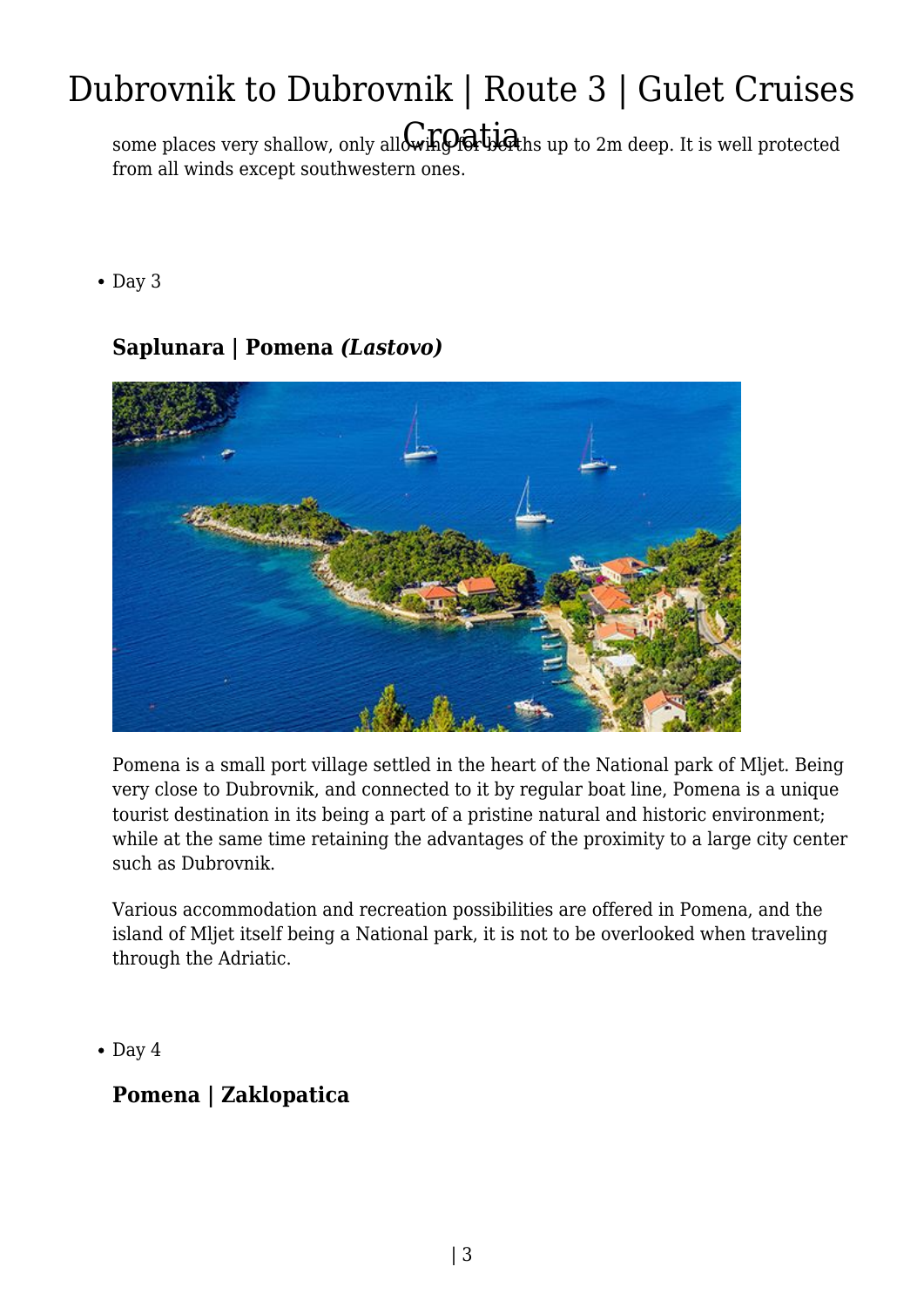

Zaklopatica is a cove on the north side of Lastovo, only 2km away from the town Lastovo. It is possible to berth smaller boats at its modest riva, or in the middle of the cove up to 15m deep.

Almost closed up by the isle in front of it sharing its name, the entrances to the cove are 1m-7m deep. Zaklopatica is a perfect starting point for the exploration of Lastovo's beautiful natural environment, whether via land, sailing, or diving.

#### $\bullet$  Day 5

### **Zaklopatica | Korčula**



The island of Korčula is the jewel of the Adriatic archipelago. The island is indented with a series of isles and inlets, and a special mark is bestowed on it by its lush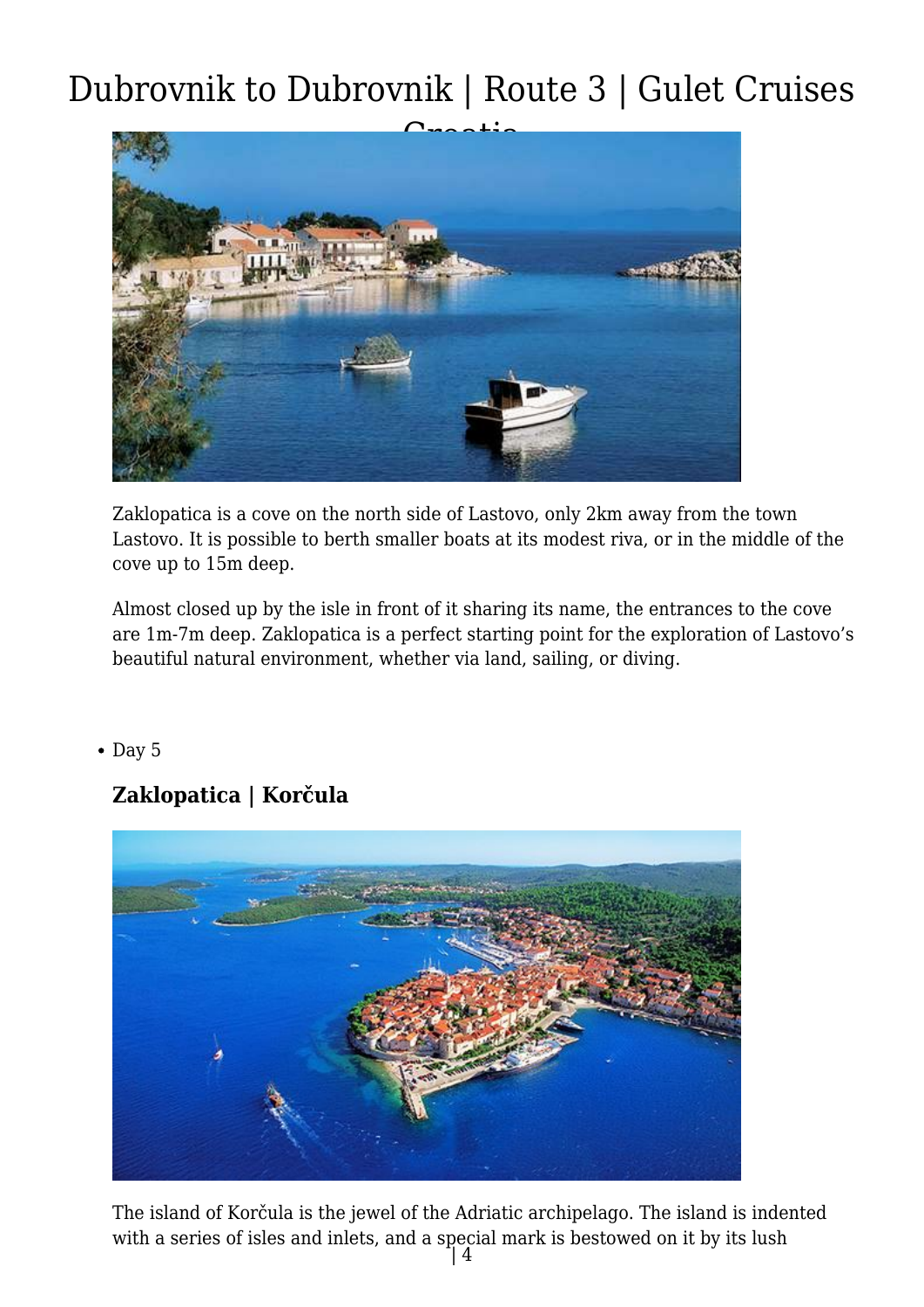vegetation. Around it, you can enj $G$ swin**Ghiag**on many beaches, as well as diving in an underwater world of exciting flora and fauna.

The city of Korčula is a historic and tourist center on its island. It is one of the bestpreserved medieval cities in the Mediterranean. Moreška, danced within Korčula, is one of three chivalric dances that you can witness only on this beautiful island.

The town of Korčula is also considered the birthplace of the world's greatest traveler, Marco Polo, whose house of birth is located in the center of the old town. ACI Marina Korčula ( http://www.aci-club.hr/aci.htm ) is situated in a small inlet east of town. Its northern side is protected with a breakwater.

#### $\bullet$  Day 6

### **Korčula | Okuklje**



Okuklje is the best-protected cove on the island of Mljet, shielded from all the winds. It allows for berths at several locations within it, from 2m – to 4m deep. Be mindful of the reef in the southwestern part of the cove, which is marked with an iron pole.

 $\bullet$  Day 7

### **Okuklje | Dubrovnik**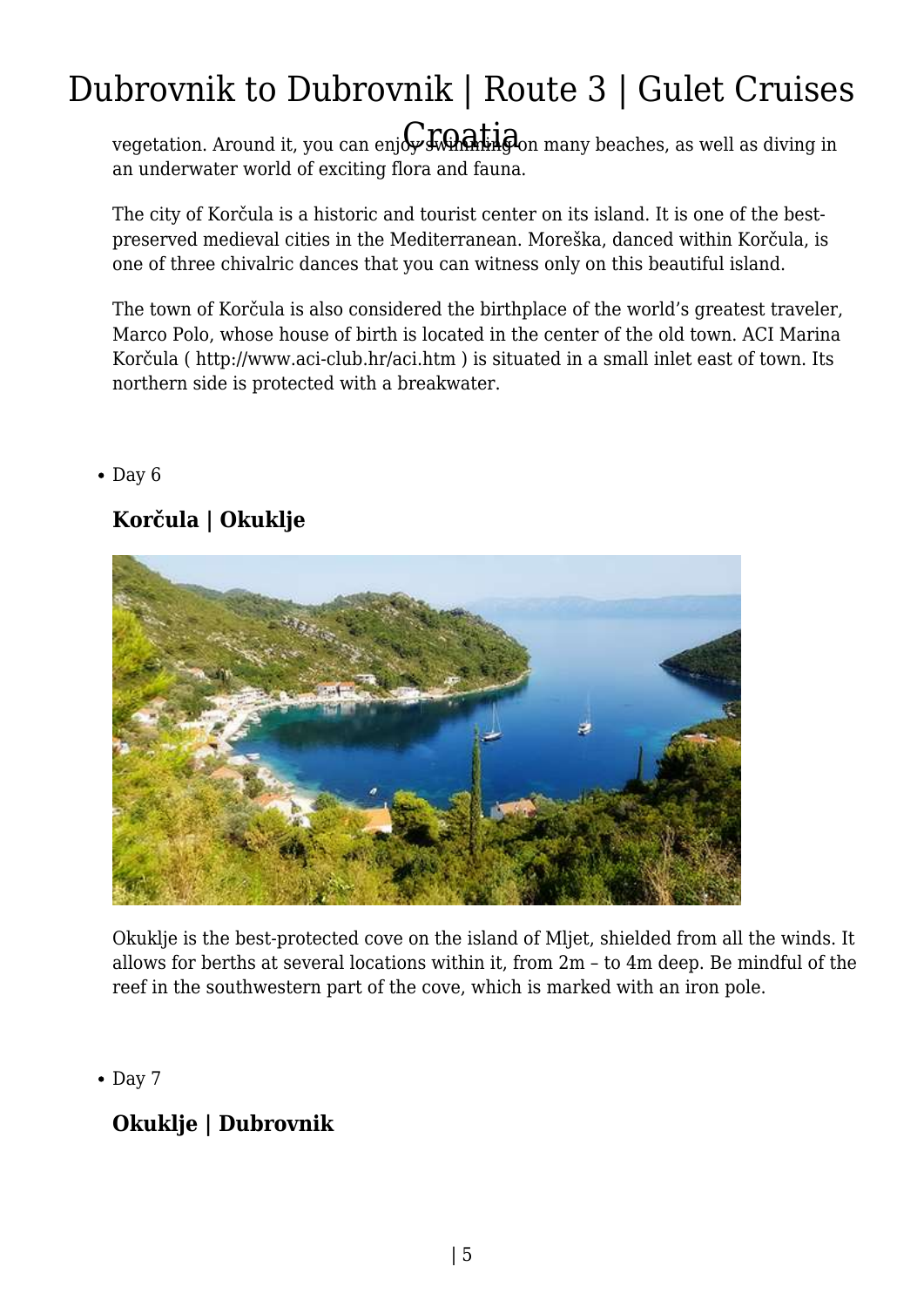

The city of Dubrovnik, once the center of the Dubrovnik Republic which, for a time, competed on equal ground with Venice in the north, is today one of the most important tourist and historical centers on the Adriatic, as well as the Mediterranean.

By far the best way to experience the vast cultural and historical heritage of Dubrovnik is to traverse its streets on foot. A stroll over the famous Stradun, and the 25 m high, 2km long city walls, will take you past numerous palaces, churches, and various places whose lesser significance all adds up to the vast glory of Dubrovnik. Its name is somewhat of a synonym for Croatia in the far corners of the world, and the more you learn of Dubrovnik, the less surprised you will be to know that its population increases tenfold during the peak of the tourist season.

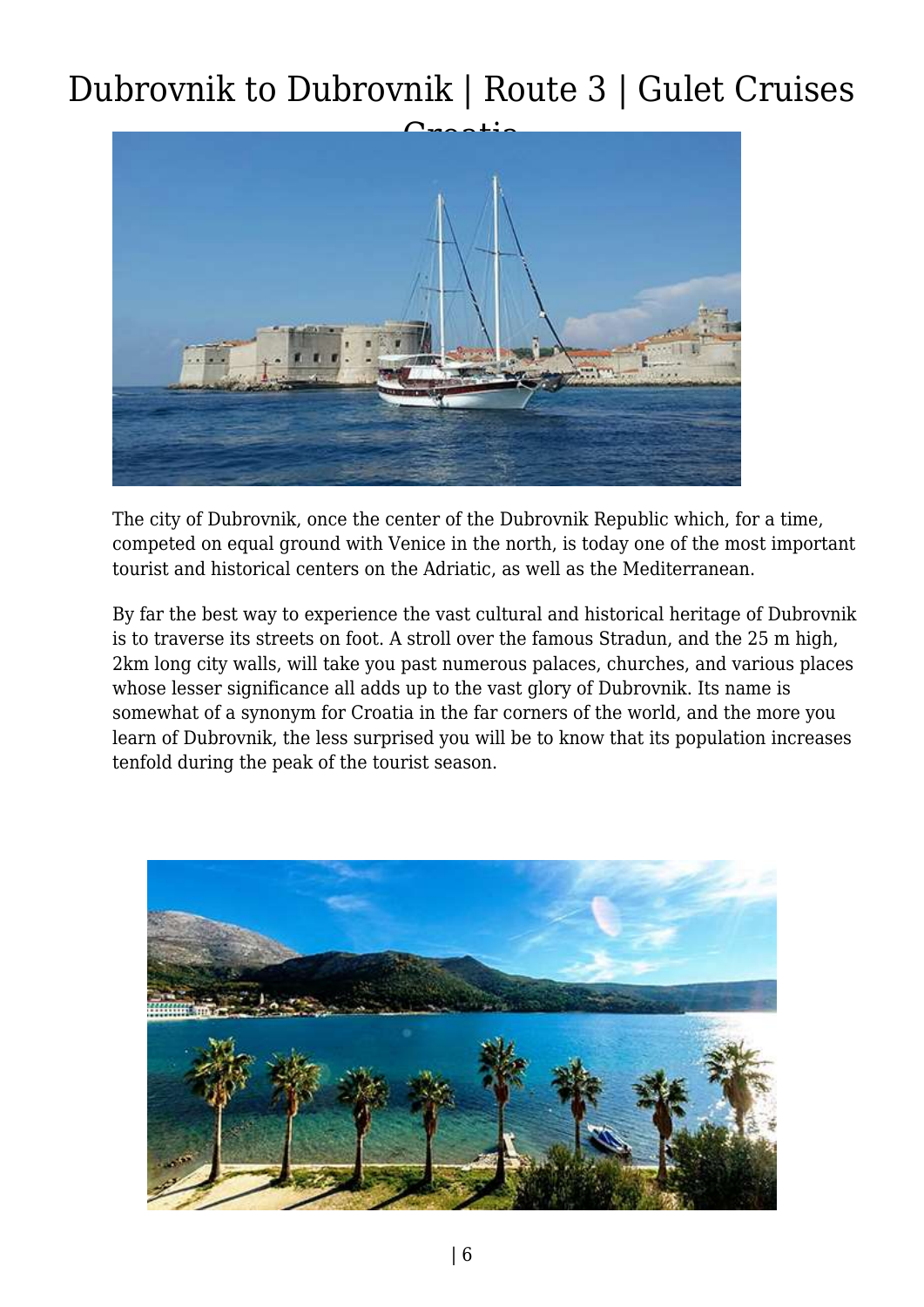